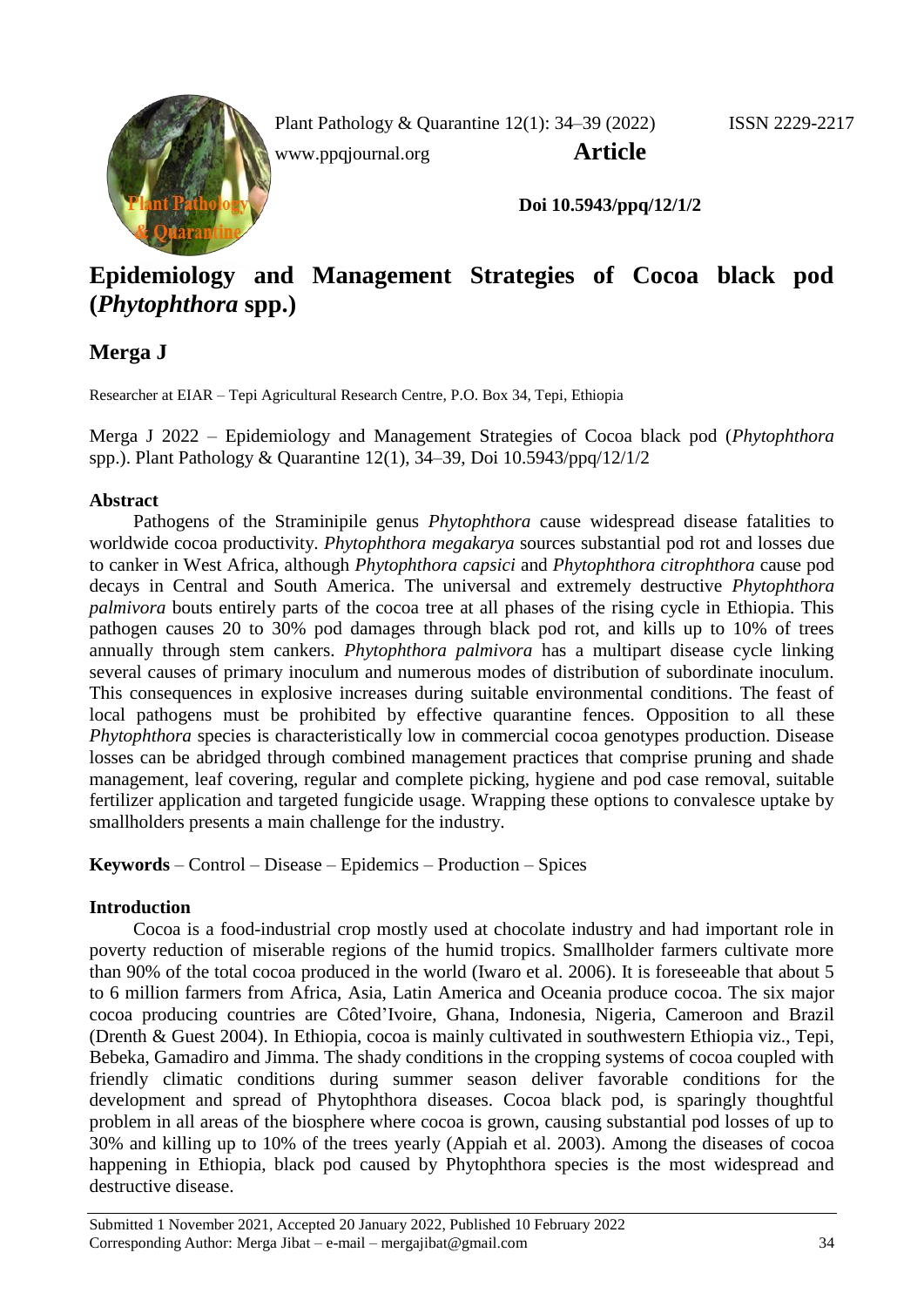The genus *Phytophthora* possibly causes more production losses worldwide than any other disease of cocoa. *P. palmivora* has numerous hundred registered hosts and is of worldwide importance in cocoa, causing universal yield losses up to 20 to 30% and tree demises of up to 10% annually, while individual farms in wetter cocoa-growing parts may suffer entire loss (Erwin & Ribeiro 1996, Drenth & Guest 2004, Ndoumbe et al. 2004). *P. megakarya* is currently the most significant cocoa pathogen in Central and West Africa, repeatedly causing whole loss of pods (Appiah et al. 2003). It is endemic to Equatorial Guinea, Gabon, Cameroon, Togo, Nigeria, and Ghana, and is still in an aggressive phase in adjacent Côte d'Ivoire (Kébé et al. 2002). *P. capsici*  and *P. citrophthora* pod rots are shared in Central and South America and might cause important losses under auspicious environments (Erwin & Ribeiro 1996). Other species comprising *P. megasperma* and *P. katsurae* have also been described to cause pod rots. Knowingly, the two major species, *P. palmivora* and *P. megakarya*, invented away from the centre of diversity of cocoa, and are thus "new happenstance" diseases.

#### **Disease symptoms and pathogen biology**

The utmost noticeable symptom produced by *Phytophthora* spp. is pod rot or dark pod. Pod lesions initiate as small, firm, black spots on every part of the pod, at any phase of pod growth. Lesions develop quickly casing the whole pod superficial and internal tissues, comprising the beans, of vulnerable genotypes in a few days. Occupied pods shrink to form a mummified pod, which in the occasion of *P. palmivora* delivers a container of inoculum for at least 3 years (Dennis & Konam 1994). Beneath humid circumstances a sole pod may yield up to 4 million sporangia (containing motile zoospores) that are dispersed by rain, ants, flying insects, rodents, bats, and flying foxes; on polluted collecting and pruning tools; and in contaminated soil (Dennis & Konam 1994). Pod rot indications due to *P. megakarya* are very alike but symptoms seem quicker and sporulation is usually more plentiful (Appiah et al. 2003).

*Phytophtora palmivora* and *P. megakarya* contaminate bark, flower cushions, and chupons producing cankers. Cankers at the base of the stem might range to the main roots. Canker lesions are concealed by the bark but often radiate a reddish gum or pollute flower cushions, murder the flowers. Rasping the external of the bark discloses a distinct dispersal reddish lesion in the internal bark that frequently does not enter deep into the wood. The significance of *Phytophthora* stem canker is perhaps undervalued, as cankers decrease tree potency and pod loud capacity, thus plummeting yield. Cankers may also deliver vital source of inoculum for pod deterioration (Guest et al. 1994). Canker growth is often related with stem and bark borers, including the longicorn beetle (*Glenea* spp.) and *Pantorhytes* spp., which might be attracted to them. Girdling cankers cause the unexpected death of up to 10% of trees every year, dropping production and impressive an extra cost in growing and lost production as replanted trees mature.

In humid circumstances, *P. palmivora* also causes new growth and leaf blight. Contagions of fine roots are also common, though these seem to be more significant as a source of inoculum than as a cause of severe injury to the tree, mainly if a leaf mulch layer is existent. Sexual reproduction needs two mating types (A1 and A2) in the heterothallic species *P. megakarya* and *P. palmivora*, but oospores are seldom observed in nature, probably because reverse mating types are seldom found together (Appiah et al. 2003). There is some indication of natural hybrids where wellmatched mating types of *P. palmivora* and *P. megakarya* co-exist (Espirito et al. 2001). The pathogen usually exists as mycelium and chlamydospores (thick-walled resilient spores) in diseased plant material, usually roots, cankers or mummified pods (*P. palmivora*), or in the soil (*P. megakarya*) (Konam & Guest 2002).

#### **Epidemiology**

Even though symptoms seem year-round, the greatest severe spates coincide with the proliferation of sporangia and insect vectors during the rainy period. In the attendance of moisture, sporangia release the infective propagules, zoospores. Zoospores need 20 to 30 min in free water on plant exteriors before they encyst, sprout, and enter host tissues. Beneath favorable conditions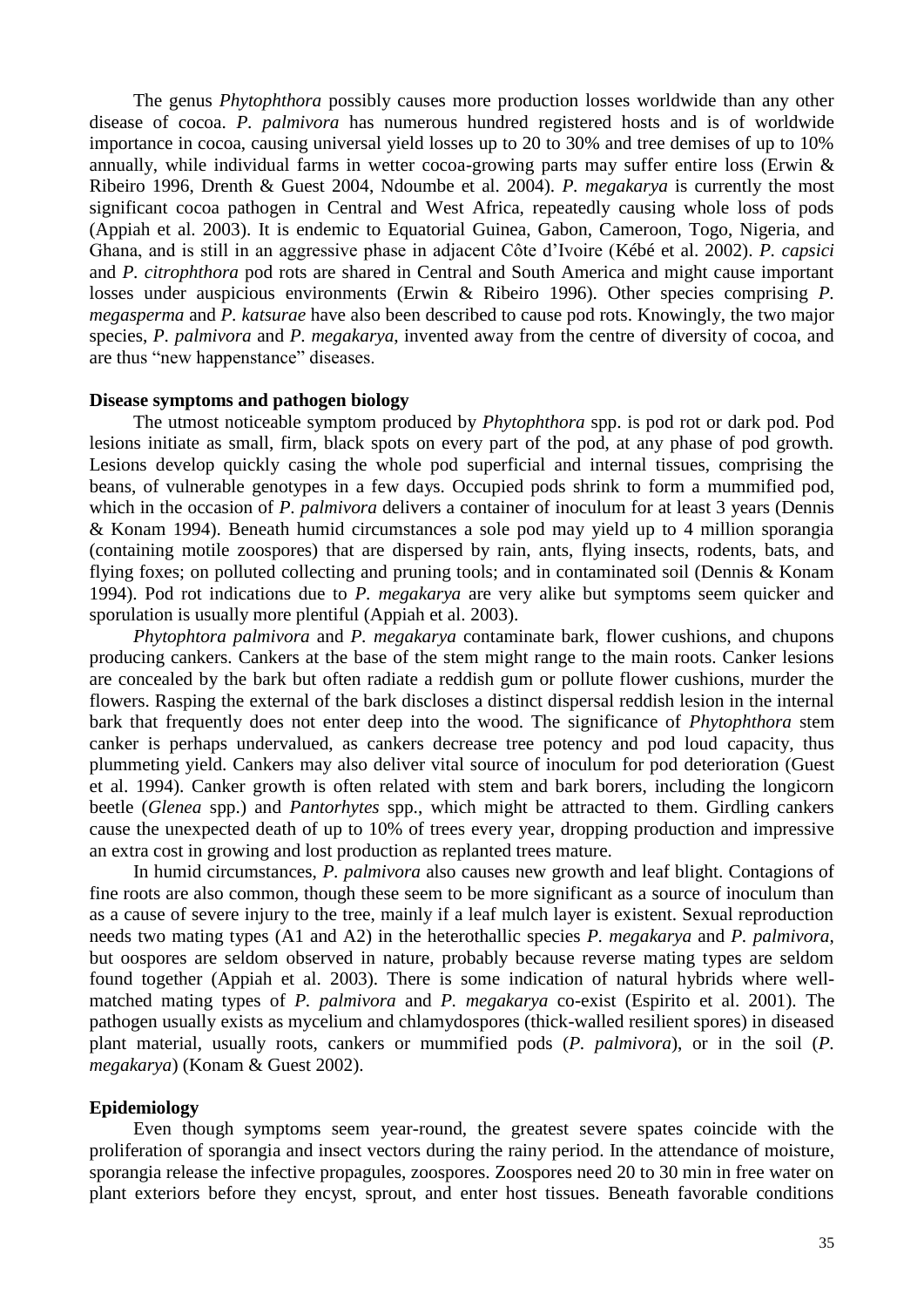sporangia grow within 48 h of infection. As a soilborne pathogen that contaminates the midair parts of cocoa trees, the main epidemiological enquiry is how the pathogen reaches into the awning. *P. palmivora* lives less than 10 months in soil as a saprophyte, contingent on the ground shelter (Konam & Guest 2002). Rain splash, aerosols, polluted equipment, rodents, and ants are possible mechanisms of inoculum movement into the canopy. Though, rain splash spreading of *P. palmivora* from the soil superficial or loads of pod cases is restricted to 75 cm, and there is little evidence to indicate that aerosols are formed under the relatively secure canopy of cocoa trees. Formerly in the canopy, reservoirs of inoculum are established in cankers, in diseased flower cushions and mummified pods. Yet, in their exhaustive study in Nigeria, Drenth & Guest (2004) decided that when all the known pathogen distribution mechanisms were tallied, up to 40% of pod rot lesions resulted from "no obvious source".

The current report from Papua New Guinea that hovering beetles transport inoculum into the canopy, and particularly to pods, may resolution the origin of contagions with "no obvious source", and needs validation in other cocoa growing parts (Konam & Guest 2004). Beetles colonize *Phytophthora* lesions on pods of vulnerable cultivars more speedily and more comprehensively than on less defenseless cultivars, and empathy of the factors involved, probably attractants in vulnerable genotypes or repellents in resilient genotypes, could be valuable for breeding agendas. However, the soilborne stage of *P. megakarya* is dominant. Root contagions maintain a reservoir of inoculum that discharges zoospores into the soil surface water. Zoospores feast by rain splash, stepwise up the plant, from pods neighboring to the ground till the whole tree is affected*. P. megakarya* does not persist in mummified pods but remains viable in bark and sapwood for numerous months and in infected wreckage for at least 18 months (Appiah et al. 2003).

#### **Disease management**

#### **Quarantine**

Although *P. palmivora* is universally disseminated, pathogenic variability within the species occurs and the introduction of exotic isolates postures a significant risk to cocoa production (Appiah et al. 2003, Drenth & Guest 2004). Efforts would be made to avoid the movement of *Phytophthora* spp., mainly *P. megakarya* from West Africa to other cocoa-growing regions including Ethiopia. The movement of soil between cocoa-growing parts must be eluded and cocoa germplasm must be swapped thorough intermediate quarantine services (Kébé et al. 2002).

#### **Resistance**

Breeding for resistance bargains the best durable management approach; but, progress integrating durable resistance into cultivars with essential agronomic and quality characteristics has been sluggish. As a hereditarily variable perennial tree, cocoa development presents significant challenges to breeders. Furthermore, most breeding programs have attentive on yield and quality under concentrated management regimes and congruently low rates of disease, thus ignoring the impact of disease on yields under smallholder farm circumstances. Amelonado-type Lower Amazon and Upper Amazon varieties appear less vulnerable to *Phytophthora* than Trinitario and Criollo types, and are extensively used in breeding programs (Iwaro et al. 2006). Consistent screening assays for resistance using removed leaves or pods have been established and associate well with field observations of pod rot incidence (Iwaro et al. 1997, Iwaro et al. 2005, Tahi et al. 2007). These assays are now used in breeding programs to detect and reject highly disposed progenies.

Resistance to *Phytophthora* has been recognized as additive and polygenic (Despréaux et al. 1989, Flament et al. 2001) and does not seem specific for at least the two most significant species of *Phytophthora*, *P. palmivora* and *P. megakarya* (Nyassé et al. 2007). A number of dissimilar quantitative trait loci (QTLs) for resistance to *Phytophthora* have been known in leaf disk, pod inoculation, and field studies, though so far none of these markers seem constantly (Flament et al. 2001). However, with further growth and better precision, marker aided selection for resistance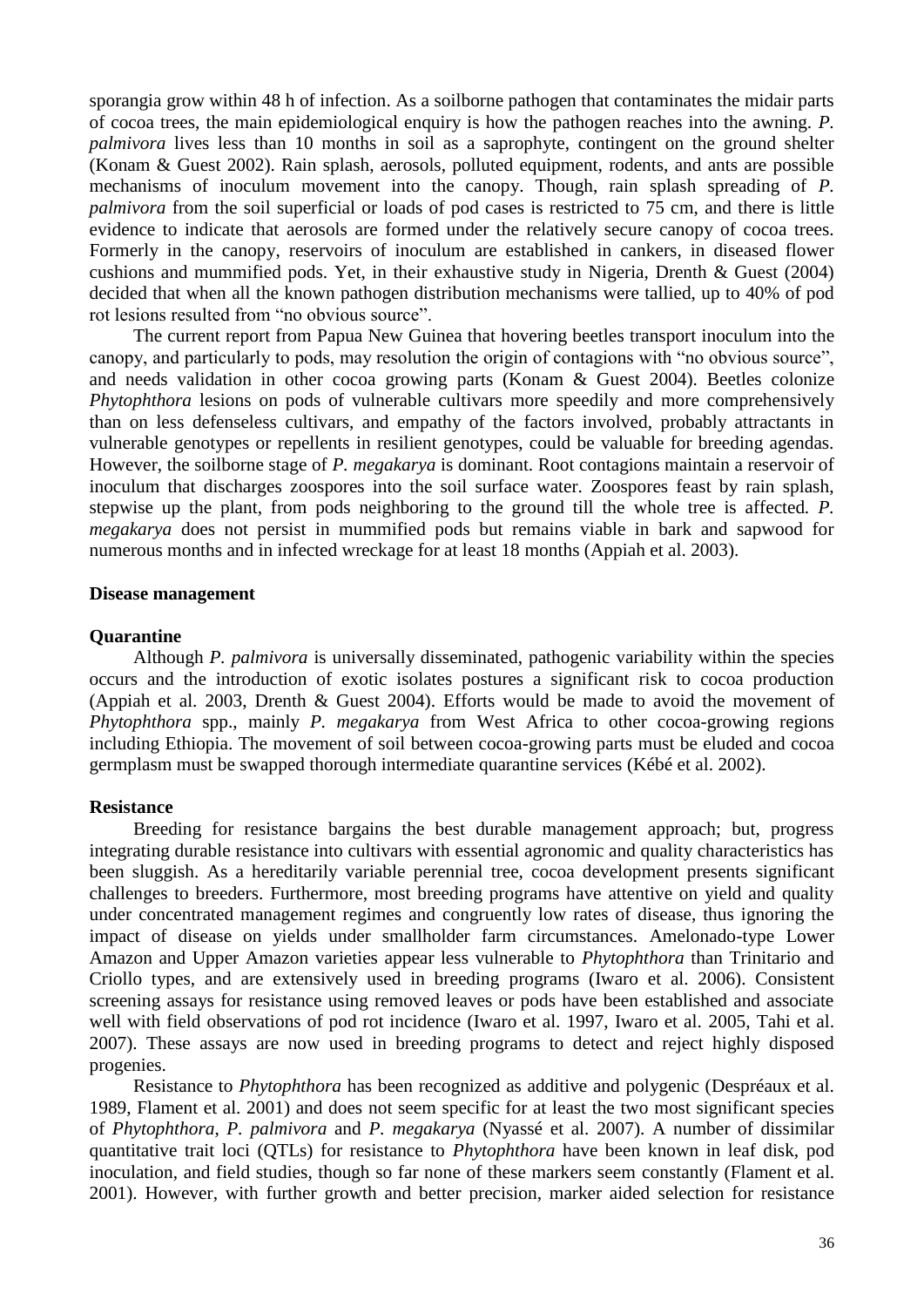should support future cocoa breeding programs. Another approach to detecting resistance is to seek out healthy single trees amid the great variety of genotypes on farms under high normal disease pressure. The genetic variety resultant from germplasm introductions over time and natural crossing has created stunning instances of segregation for dissimilar levels of vulnerability in adjacent trees (Konam & Guest 2002). Once known and confirmed in genotype-environment trials, these individuals can be castoff to provide budwood for farm revamp and for insertion in breeding programs.

#### **Biological control**

There has been wide research into the finding and application of traditional inundated natural control agents against *Phytophthora* infections of cocoa. Even though there have been numerous reports of antagonistic and mycoparasitic fungi hindering the development of *Phytophthora* in vitro, no commercial products have been unconfined or extensively adopted by cocoa farmers. The short life cycle, phenomenal generative capacity, multifaceted disease cycle, and zoospore motility of *Phytophthora* produces explosive epiphytotics in cocoa have so far reduced inundated biological control agents unsuccessful.

The detection and growth of antagonistic endophytes compromises more promise. Endophytic fungi are naturally conveyed from mature trees to seedlings in the normal cocoa forest ecosystem, but they eventually vanish from plantations. Current evidence recommends that antagonistic endophytes re-introduced into cocoa persevere and guard the tree against *Phytophthora* (Aryantha et al. 2000). Endophytes might play vital role in integrated disease and pest management plans. Biological conquest and antagonism following the use of coverings and composts recovers soil health and microbial activity and suppresses *Phytophthora*, and these approaches are also significant components of joined management programs (Aryantha et al. 2000, Konam & Guest 2002).

#### **Fungicides**

Chemicals are extensively suggested for *Phytophthora* control, but their efficiency is variable, mainly during high-disease pressure in the rainy period. The execution of recommendations is usually yield- and price-sensitive. Protectant sprays of copper-based fungicides, along with the systemic fungicide metalaxyl, at 3 or 4 weekly intermissions are often recommended, however rarely lucrative (Guest et al. 1994). Yearly trunk injections of the low-cost inorganic salt potassium phosphonate are very effective against *P. palmivora*, mainly in tumbling cankers, in very drizzly areas of Papua New Guinea (PNG) (Guest et al. 1994), and in Ghana against both *P. palmivora* and *P. megakarya* (Opoku et al. 2007). Canker management can also be achieved by rasping surface bark to expose the canker, then picture the affected part with a copper fungicide.

#### **Integrated management**

Disease management approaches must focus on eradicating sources of initial inoculum, in avoiding the movement of inoculum from the soil to the canopy, and in dropping the production of ancillary inoculum. Likewise, unlike *P. palmivora*, the development of *P. megakarya* is inhibited by light. Shade and canopy management practices that rise light and airflow inside the canopy, such as proper spacing, pruning, and weed management, are also likely to rise flowering and pod development. Repeated and whole harvesting, sanitation, and proper disposal of pod mummies, diseased pods, and pod husks will decrease the levels of inoculum and flying beetle vectors. Loads of pod husks offer breeding sites for insect vectors and waste husks should be buried, preferably with the addition of supplements that promote microbial activity and fast decomposition, such as chicken manure (Aryantha et al. 2000). Hygiene should also include elimination of ant tents (soil tunnels built on the trunk surface by ants) that feast inoculum into the canopy. Leaf litter coverings and ground mulches reduce disease by presenting a obstruction to rain splash and by promoting the microbial breakdown of *Phytophthora*-infected residues (Konam & Guest 2002).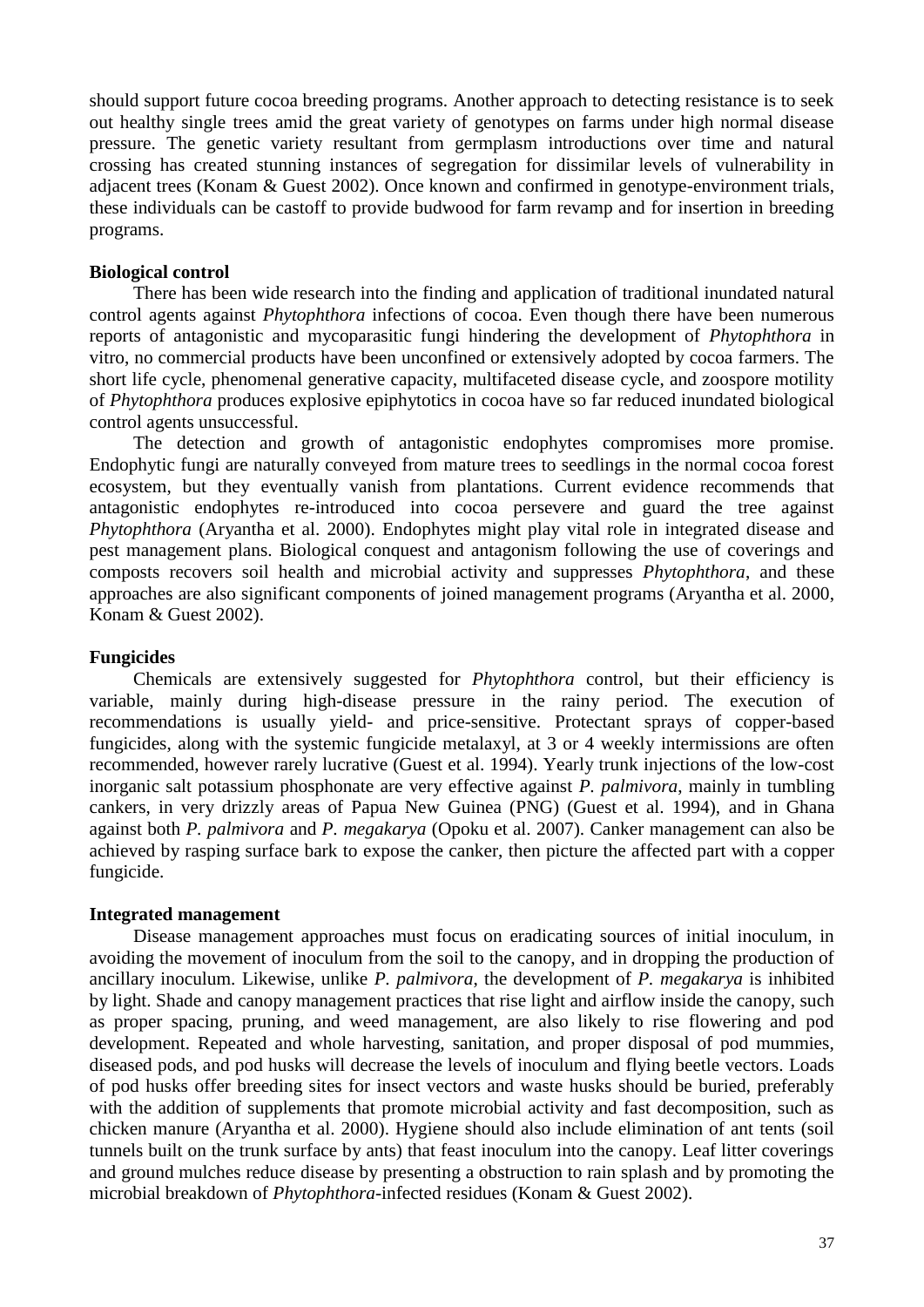Attention is needed to completely integrate *Phytophthora* management into whole farm management. While cultural control has been shown to be effective in parts of Ghana and Ethiopia where *P. palmivora* is the only reason of black pod, canopy management, weed rheostat, and repeated harvesting alone did not control *P. megakarya* in Cameroon (Ndoumbe et al. 2004). But, when integrated with fungicide applications, hygiene provides valuable control of both *Phytophthora* species (Opoku et al. 2007). Combined disease management practices offer the finest promise of effective control of *Phytophthora* spp.; but, these strategies depend on a thorough understanding of the ecology of the pathogen, the cropping cycle of the host beneath local conditions and the education and vibrant participation of farmers.

#### **Conclusions**

This review discloses that black pod disease infestation on cocoa is very dangerous and its one the primary cause of low production. If not taken care of, this disease infestation can lead to desertion of cocoa farms and production in Ethiopia. Black pod infestation affect cocoa production and also yield of farmers per year. This disease infestation have impacts on the quantity and quality of cocoa beans, also it have effect on health of the crop and finally livelihood. So far diverse control strategies have been implemented against the pathogen; however, there is not at all sole effective control measure against the pathogen.

Therefore, undertaking integrated disease management tactic is critical. Thus, more exertion should be made to increase the soil health, availability of clean planting to minimize the transfer of latently infected planting material from area to area by creating quarantine center, increase farmers' knowledge on appropriate production system, etc. to control the damage caused by the pathogen both at regional and national level. Combined disease management options must be developed and promoted for smallholders in each cocoa producing areas of Ethiopia. *P. megakarya* postures a significant threat to cocoa-growing areas, and a concerted integrated worldwide breeding program is in development to identify possible sources of resistance and other choices for management.

The intricate issues of *Phytophthora*, soil health and sustainability of production essential to be addressed in coming research. Healthy soils are branded by high organic matter and plant nutrient fillings, plentiful and diverse microbial activity, best drainage and physical structure, and small levels of pathogen inoculum. Sympathetic how to achieve and maintain healthy soils on cocoa farms is important to satisfying higher yields and inferior levels of disease, whereas minimizing ecological damage.

#### **References**

- Appiah AA, Flood J, Bridge PD, Archer SA. 2003 Inter‐and intraspecific morphometric variation and characterization of *Phytophthora* isolates from cocoa. Plant Pathology 52(2), 168–180.
- Aryantha IP, Cross R, Guest DI. 2000 Suppression of Phytophthora cinnamomi in potting mixes amended with uncomposted and composted animal manures. Phytopathology 90(7), 775–782.
- Dennis JJC, Konam JK. 1994 Phytophthora palmivora: Cultural control methods and their relationship to disease epidemiology on cocoa in PNG. In Proceedings of the 11th International Cocoa Research Conference, Cocoa Producers Alliance, London 953–957.
- Despréaux D, Clement D, Partiot M. 1989 La pourriture blanche des cabosses de cacoyer au Cameroun: mise en evidence d'un caractere de resistance au champ. Agronomie 9(6), 683– 691.
- Drenth A, Guest DI. 2004 Phytophthora in the tropics. Diversity and management of Phytophthora in Southeast Asia 30–41.
- Erwin DC, Ribeiro OK. 1996 *Phytophthora diseases worldwide*. American Phytopathological Society (APS Press).
- Espirito SN, Deus AM, Bastide P. 2001 Spatial distribution of P. palmivora and P. megakarya in Sao Tome and Principe. In Proceedings of the 13th International Cocoa Research Conference.